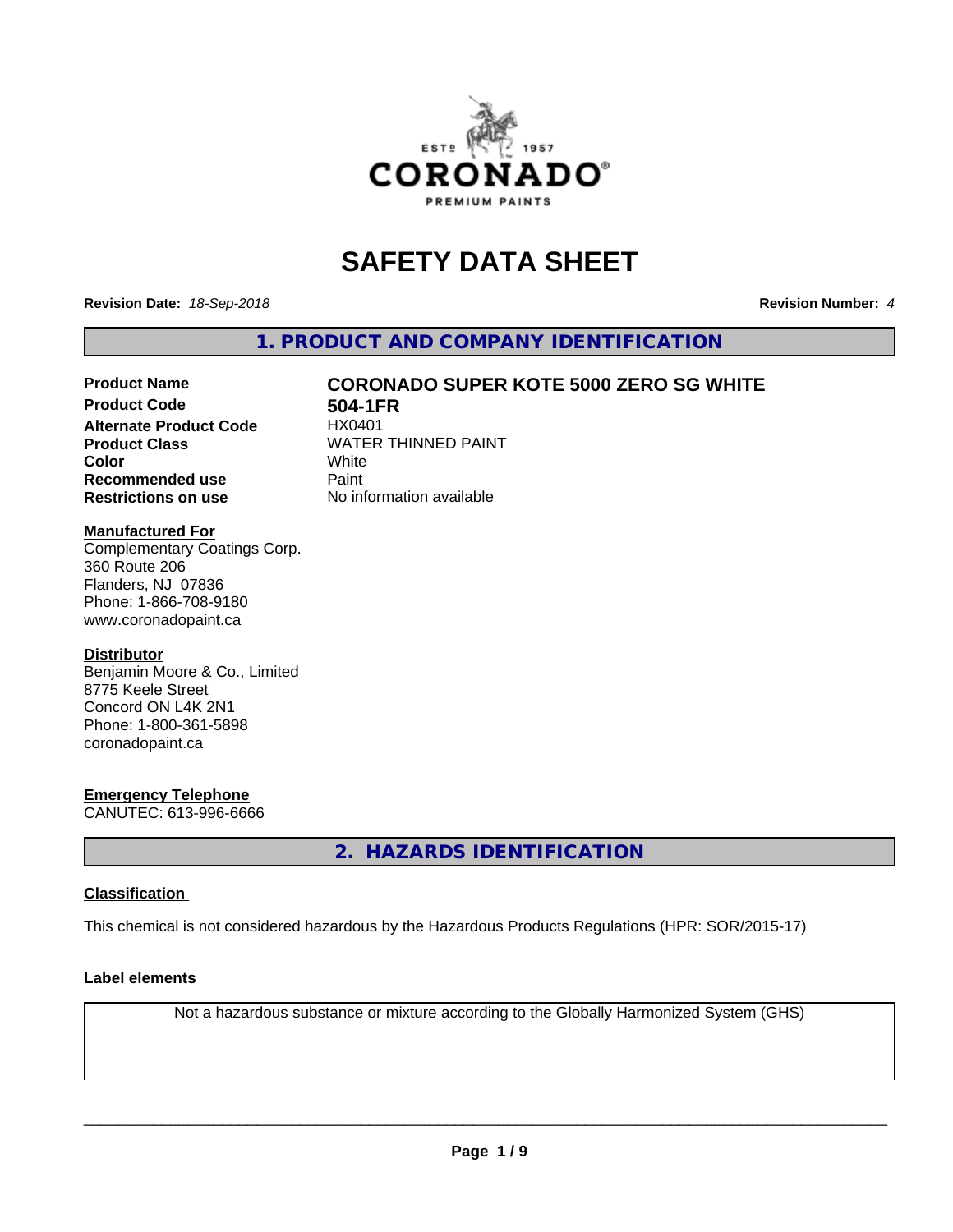**Appearance** liquid

**Odor** little or no odor

**Other information**

No information available

### **3. COMPOSITION INFORMATION ON COMPONENTS**

\_\_\_\_\_\_\_\_\_\_\_\_\_\_\_\_\_\_\_\_\_\_\_\_\_\_\_\_\_\_\_\_\_\_\_\_\_\_\_\_\_\_\_\_\_\_\_\_\_\_\_\_\_\_\_\_\_\_\_\_\_\_\_\_\_\_\_\_\_\_\_\_\_\_\_\_\_\_\_\_\_\_\_\_\_\_\_\_\_\_\_\_\_

| Chemical<br>name                    | <b>NC</b><br>ں                     | <br>C.<br>Mainh<br>$\sqrt{2}$ |
|-------------------------------------|------------------------------------|-------------------------------|
| <br>÷.<br>ı dioxide<br>itani<br>ıum | -<br>$\sim$<br>3463<br>ั⊀-ค<br>ບບ  | 200<br>ໍດ<br>3U%<br>. U       |
| Nepheline svenite                   | .OG<br>$\sim$<br>$\Delta$<br>$-11$ | 5%                            |

|                                        | 4. FIRST AID MEASURES                                                                                    |
|----------------------------------------|----------------------------------------------------------------------------------------------------------|
| <b>General Advice</b>                  | No hazards which require special first aid measures.                                                     |
| <b>Eye Contact</b>                     | Rinse thoroughly with plenty of water for at least 15<br>minutes and consult a physician.                |
| <b>Skin Contact</b>                    | Wash off immediately with soap and plenty of water while<br>removing all contaminated clothes and shoes. |
| <b>Inhalation</b>                      | Move to fresh air. If symptoms persist, call a physician.                                                |
| Ingestion                              | Clean mouth with water and afterwards drink plenty of<br>water. Consult a physician if necessary.        |
| <b>Most Important Symptoms/Effects</b> | None known.                                                                                              |
| <b>Notes To Physician</b>              | Treat symptomatically.                                                                                   |
|                                        | 5. FIRE-FIGHTING MEASURES                                                                                |

| <b>Suitable Extinguishing Media</b>                                    | Use extinguishing measures that are appropriate to local<br>circumstances and the surrounding environment.                                   |
|------------------------------------------------------------------------|----------------------------------------------------------------------------------------------------------------------------------------------|
| <b>Protective Equipment And Precautions For</b><br><b>Firefighters</b> | As in any fire, wear self-contained breathing apparatus<br>pressure-demand, MSHA/NIOSH (approved or equivalent)<br>and full protective gear. |
| <b>Specific Hazards Arising From The Chemical</b>                      | Closed containers may rupture if exposed to fire or<br>extreme heat.                                                                         |
| <b>Sensitivity To Mechanical Impact</b>                                | No.                                                                                                                                          |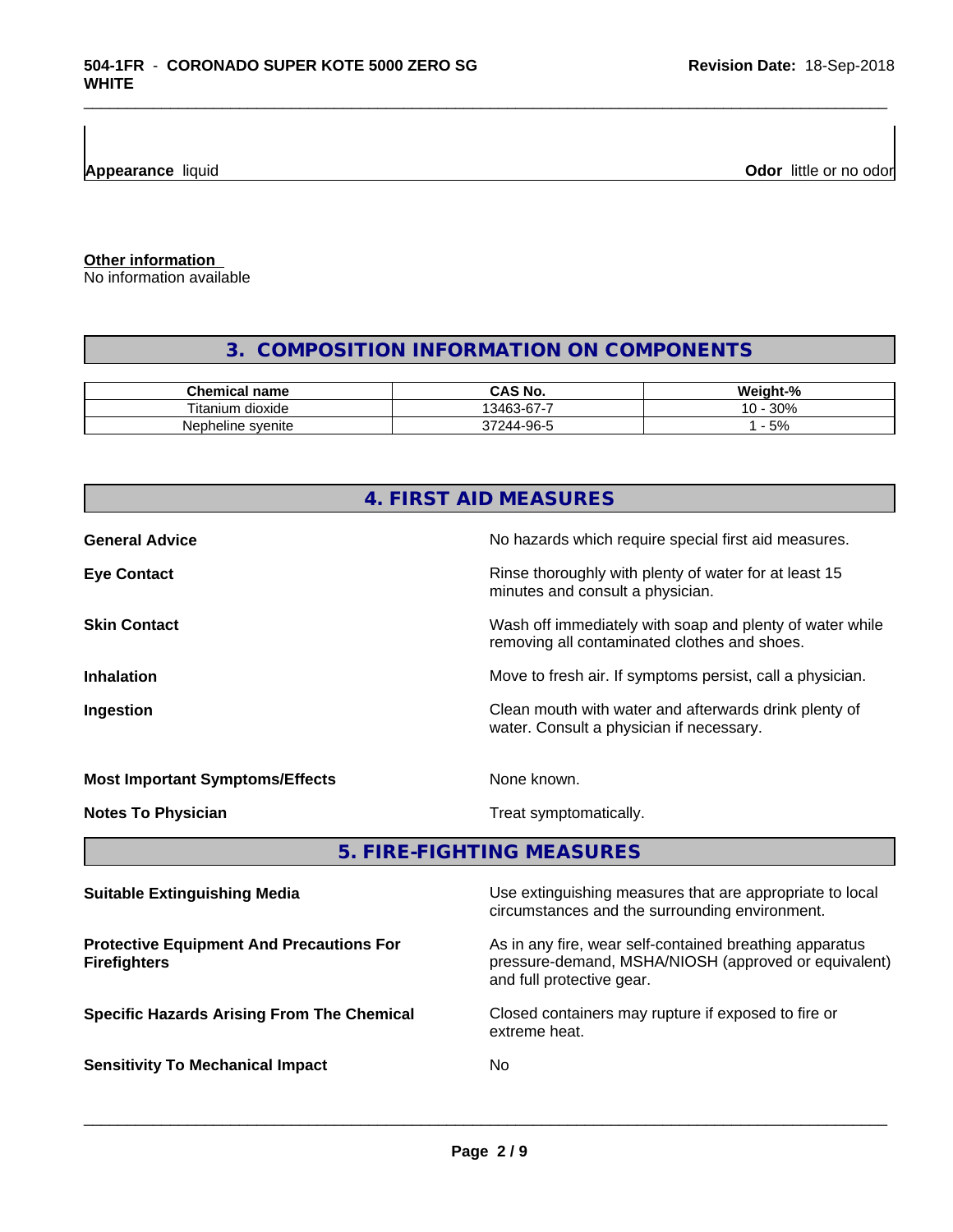| <b>Sensitivity To Static Discharge</b>                                           |                 | No.                                                |                                |
|----------------------------------------------------------------------------------|-----------------|----------------------------------------------------|--------------------------------|
| <b>Flash Point Data</b><br>Flash Point (°F)<br>Flash Point (°C)<br><b>Method</b> |                 | Not applicable<br>Not applicable<br>Not applicable |                                |
| <b>Flammability Limits In Air</b>                                                |                 |                                                    |                                |
| Lower flammability limit:<br><b>Upper flammability limit:</b>                    |                 | Not applicable<br>Not applicable                   |                                |
| <b>NFPA</b><br>Health: 1                                                         | Flammability: 0 | <b>Instability: 0</b>                              | <b>Special: Not Applicable</b> |

\_\_\_\_\_\_\_\_\_\_\_\_\_\_\_\_\_\_\_\_\_\_\_\_\_\_\_\_\_\_\_\_\_\_\_\_\_\_\_\_\_\_\_\_\_\_\_\_\_\_\_\_\_\_\_\_\_\_\_\_\_\_\_\_\_\_\_\_\_\_\_\_\_\_\_\_\_\_\_\_\_\_\_\_\_\_\_\_\_\_\_\_\_

#### **NFPA Legend**

- 0 Not Hazardous
- 1 Slightly
- 2 Moderate
- 3 High
- 4 Severe

*The ratings assigned are only suggested ratings, the contractor/employer has ultimate responsibilities for NFPA ratings where this system is used.*

*Additional information regarding the NFPA rating system is available from the National Fire Protection Agency (NFPA) at www.nfpa.org.*

#### **6. ACCIDENTAL RELEASE MEASURES**

**Personal Precautions Precautions** Avoid contact with skin, eyes and clothing. Ensure adequate ventilation.

**Other Information Other Information Prevent further leakage or spillage if safe to do so.** 

**Environmental precautions** See Section 12 for additional Ecological Information.

**Methods for Cleaning Up Example 20 Soak** up with inert absorbent material. Sweep up and shovel into suitable containers for disposal.

vapors, spray mists or sanding dust. In case of insufficient

**7. HANDLING AND STORAGE**

**Handling Handling Avoid contact with skin, eyes and clothing. Avoid breathing** 

**Storage Keep container tightly closed.** Keep out of the reach of

children.

ventilation, wear suitable respiratory equipment.

**Incompatible Materials Incompatible Materials No information available** 

 $\overline{\phantom{a}}$  ,  $\overline{\phantom{a}}$  ,  $\overline{\phantom{a}}$  ,  $\overline{\phantom{a}}$  ,  $\overline{\phantom{a}}$  ,  $\overline{\phantom{a}}$  ,  $\overline{\phantom{a}}$  ,  $\overline{\phantom{a}}$  ,  $\overline{\phantom{a}}$  ,  $\overline{\phantom{a}}$  ,  $\overline{\phantom{a}}$  ,  $\overline{\phantom{a}}$  ,  $\overline{\phantom{a}}$  ,  $\overline{\phantom{a}}$  ,  $\overline{\phantom{a}}$  ,  $\overline{\phantom{a}}$ 

**8. EXPOSURE CONTROLS/PERSONAL PROTECTION**

**Exposure Limits**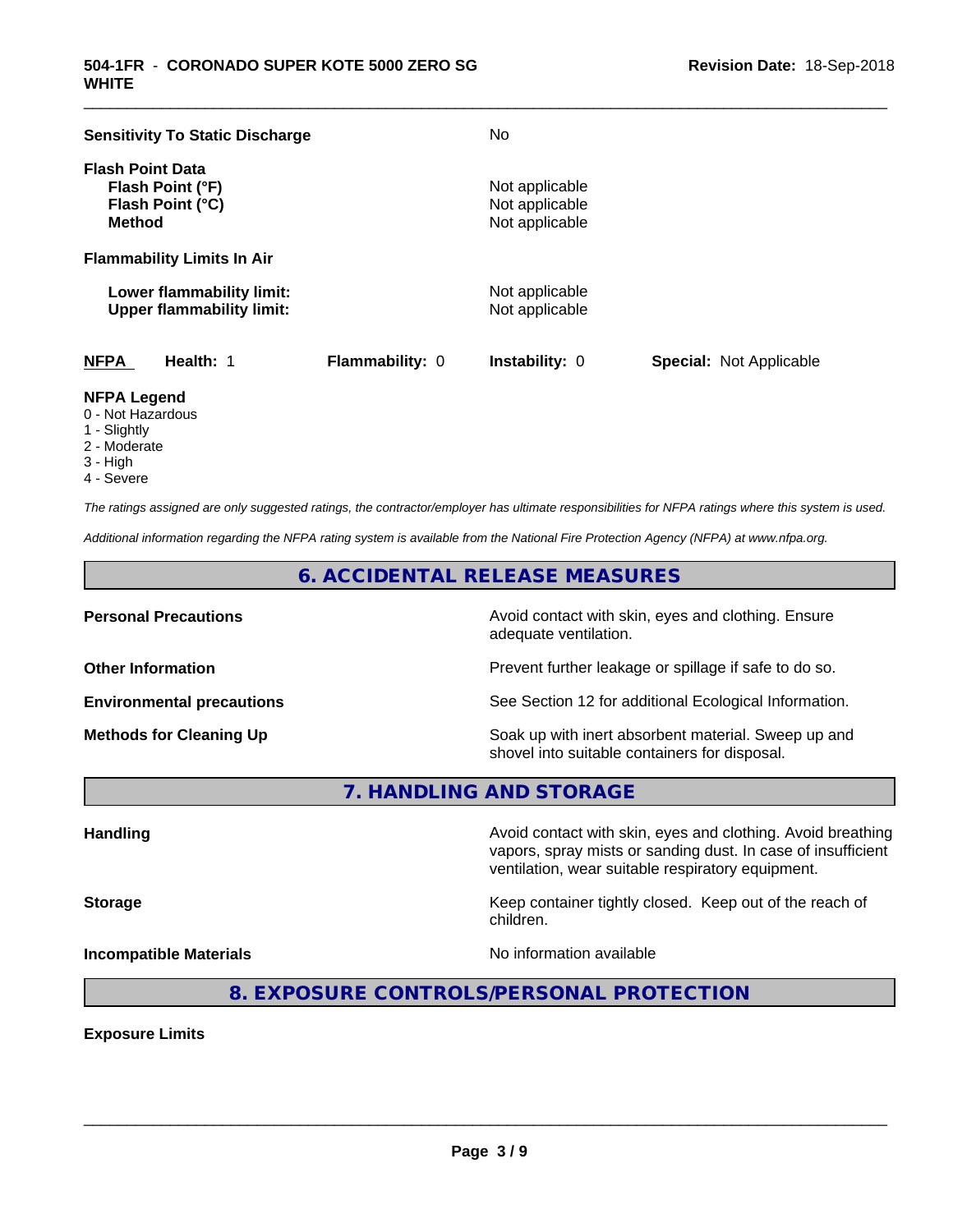| <b>Chemical name</b> | <b>ACGIH TLV</b>                     | Alberta                              | <b>British Columbia</b>                  | Ontario           | Quebec                          |
|----------------------|--------------------------------------|--------------------------------------|------------------------------------------|-------------------|---------------------------------|
| Titanium dioxide     | <b>TWA</b><br>10 mg/m <sup>3</sup> - | <b>TWA</b><br>10 mg/m <sup>3</sup> - | 10 mg/m $3$ - TWA                        | 10 mg/m $3$ - TWA | TWAEV<br>10 mg/m <sup>3</sup> - |
|                      |                                      |                                      | <b>TWA</b><br>$3 \text{ ma/m}^3$ $^{-1}$ |                   |                                 |
| Nepheline svenite    | N/E                                  | N/E                                  | N/E                                      | 10 mg/m $3$ - TWA | N/E                             |

\_\_\_\_\_\_\_\_\_\_\_\_\_\_\_\_\_\_\_\_\_\_\_\_\_\_\_\_\_\_\_\_\_\_\_\_\_\_\_\_\_\_\_\_\_\_\_\_\_\_\_\_\_\_\_\_\_\_\_\_\_\_\_\_\_\_\_\_\_\_\_\_\_\_\_\_\_\_\_\_\_\_\_\_\_\_\_\_\_\_\_\_\_

#### **Legend**

ACGIH - American Conference of Governmental Industrial Hygienists Alberta - Alberta Occupational Exposure Limits British Columbia - British Columbia Occupational Exposure Limits Ontario - Ontario Occupational Exposure Limits Quebec - Quebec Occupational Exposure Limits

N/E - Not established

# **Personal Protective Equipment**<br>**Eye/Face Protection**

**Engineering Measures Engineering Measures Engineering Measures Ensure adequate ventilation, especially in confined areas.** 

Safety glasses with side-shields. **Skin Protection Protection Protective gloves and impervious clothing. Respiratory Protection In case of insufficient ventilation wear suitable respiratory** equipment.

**Hygiene Measures Avoid contact with skin, eyes and clothing. Remove and Avoid contact with skin, eyes and clothing. Remove and** wash contaminated clothing before re-use. Wash thoroughly after handling.

#### **9. PHYSICAL AND CHEMICAL PROPERTIES**

| Appearance                           | liquid                   |
|--------------------------------------|--------------------------|
| Odor                                 | little or no odor        |
| <b>Odor Threshold</b>                | No information available |
| Density (Ibs/gal)                    | $9.9 - 10.3$             |
| <b>Specific Gravity</b>              | $1.18 - 1.23$            |
| рH                                   | No information available |
| <b>Viscosity (cps)</b>               | No information available |
| Solubility(ies)                      | No information available |
| <b>Water solubility</b>              | No information available |
| <b>Evaporation Rate</b>              | No information available |
| Vapor pressure @20 °C (kPa)          | No information available |
| <b>Vapor density</b>                 | No information available |
| Wt. % Solids                         | $45 - 55$                |
| Vol. % Solids                        | $30 - 40$                |
| Wt. % Volatiles                      | $45 - 55$                |
| Vol. % Volatiles                     | $60 - 70$                |
| <b>VOC Regulatory Limit (g/L)</b>    | < 5                      |
| <b>Boiling Point (°F)</b>            | 212                      |
| <b>Boiling Point (°C)</b>            | 100                      |
| <b>Freezing Point (°F)</b>           | 32                       |
| <b>Freezing Point (°C)</b>           | 0                        |
| Flash Point (°F)                     | Not applicable           |
| Flash Point (°C)                     | Not applicable           |
| <b>Method</b>                        | Not applicable           |
| <b>Flammability (solid, gas)</b>     | Not applicable           |
| <b>Upper flammability limit:</b>     | Not applicable           |
| Lower flammability limit:            | Not applicable           |
| <b>Autoignition Temperature (°F)</b> | No information available |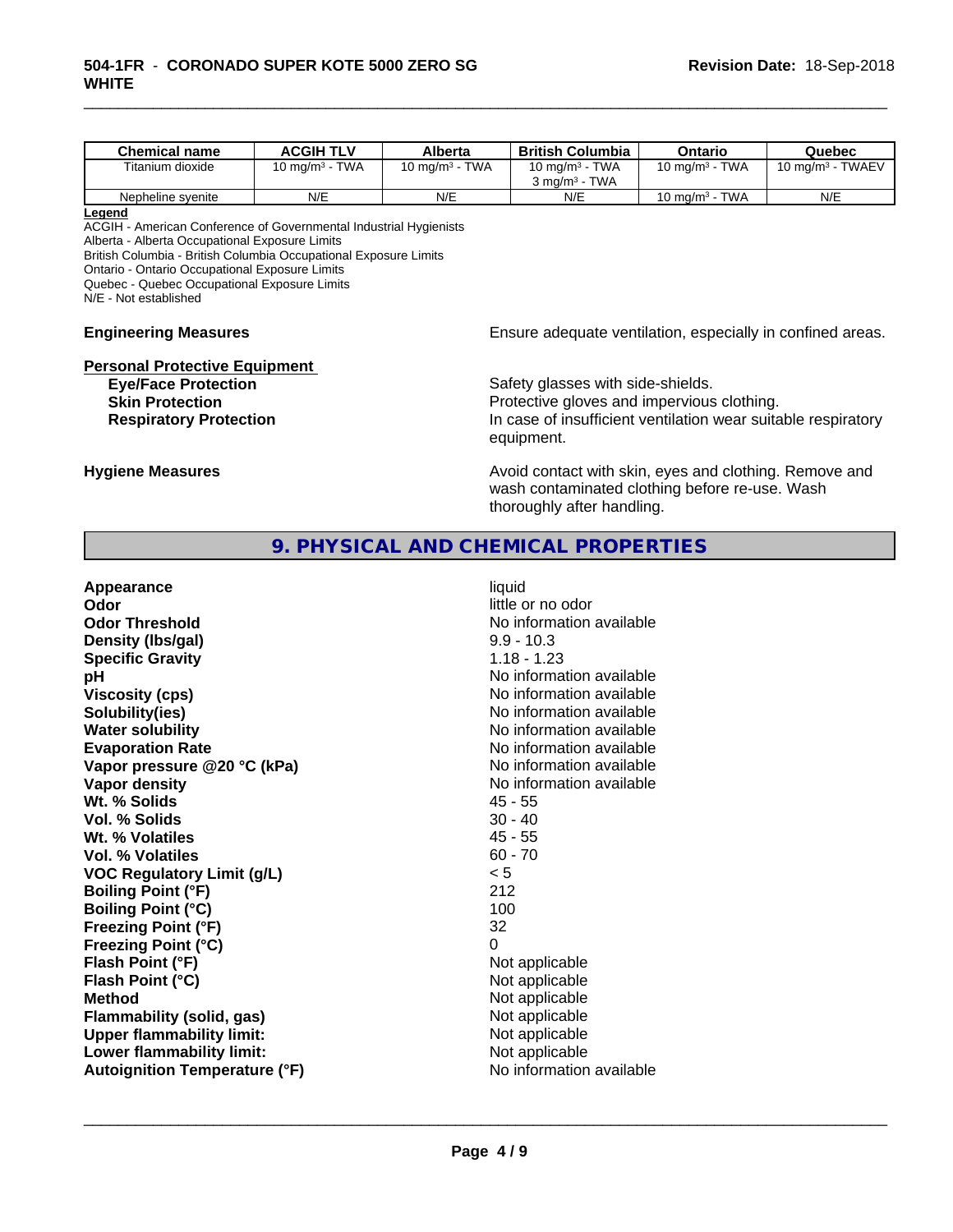**Autoignition Temperature (°C)**<br> **Decomposition Temperature (°F)** No information available **Decomposition Temperature (°F)**<br> **Decomposition Temperature (°C)**<br>
No information available **Decomposition Temperature (°C) Partition coefficient** 

\_\_\_\_\_\_\_\_\_\_\_\_\_\_\_\_\_\_\_\_\_\_\_\_\_\_\_\_\_\_\_\_\_\_\_\_\_\_\_\_\_\_\_\_\_\_\_\_\_\_\_\_\_\_\_\_\_\_\_\_\_\_\_\_\_\_\_\_\_\_\_\_\_\_\_\_\_\_\_\_\_\_\_\_\_\_\_\_\_\_\_\_\_

## **10. STABILITY AND REACTIVITY**

| <b>Reactivity</b>                       | Not Applicable                           |
|-----------------------------------------|------------------------------------------|
| <b>Chemical Stability</b>               | Stable under normal conditions.          |
| <b>Conditions to avoid</b>              | Prevent from freezing.                   |
| <b>Incompatible Materials</b>           | No materials to be especially mentioned. |
| <b>Hazardous Decomposition Products</b> | None under normal use.                   |
| Possibility of hazardous reactions      | None under normal conditions of use.     |

## **11. TOXICOLOGICAL INFORMATION**

#### **Product Information Information on likely routes of exposure**

**Principal Routes of Exposure Exposure** Eye contact, skin contact and inhalation.

**Acute Toxicity** 

**Product Information** No information available

#### **Symptoms** related to the physical, chemical and toxicological characteristics

**Symptoms** No information available

#### **Delayed and immediate effects as well as chronic effects from short and long-term exposure**

| Eye contact                     | May cause slight irritation                                                                                     |
|---------------------------------|-----------------------------------------------------------------------------------------------------------------|
| <b>Skin contact</b>             | Substance may cause slight skin irritation. Prolonged or<br>repeated contact may dry skin and cause irritation. |
| <b>Inhalation</b>               | May cause irritation of respiratory tract.                                                                      |
| Ingestion                       | Ingestion may cause gastrointestinal irritation, nausea,<br>vomiting and diarrhea.                              |
| <b>Sensitization</b>            | No information available.                                                                                       |
| <b>Neurological Effects</b>     | No information available.                                                                                       |
| <b>Mutagenic Effects</b>        | No information available.                                                                                       |
| <b>Reproductive Effects</b>     | No information available.                                                                                       |
| <b>Developmental Effects</b>    | No information available.                                                                                       |
| <b>Target organ effects</b>     | No information available.                                                                                       |
| <b>STOT - single exposure</b>   | No information available.                                                                                       |
| <b>STOT - repeated exposure</b> | No information available.                                                                                       |
| Other adverse effects           | No information available.                                                                                       |
| <b>Aspiration Hazard</b>        | No information available.                                                                                       |
|                                 |                                                                                                                 |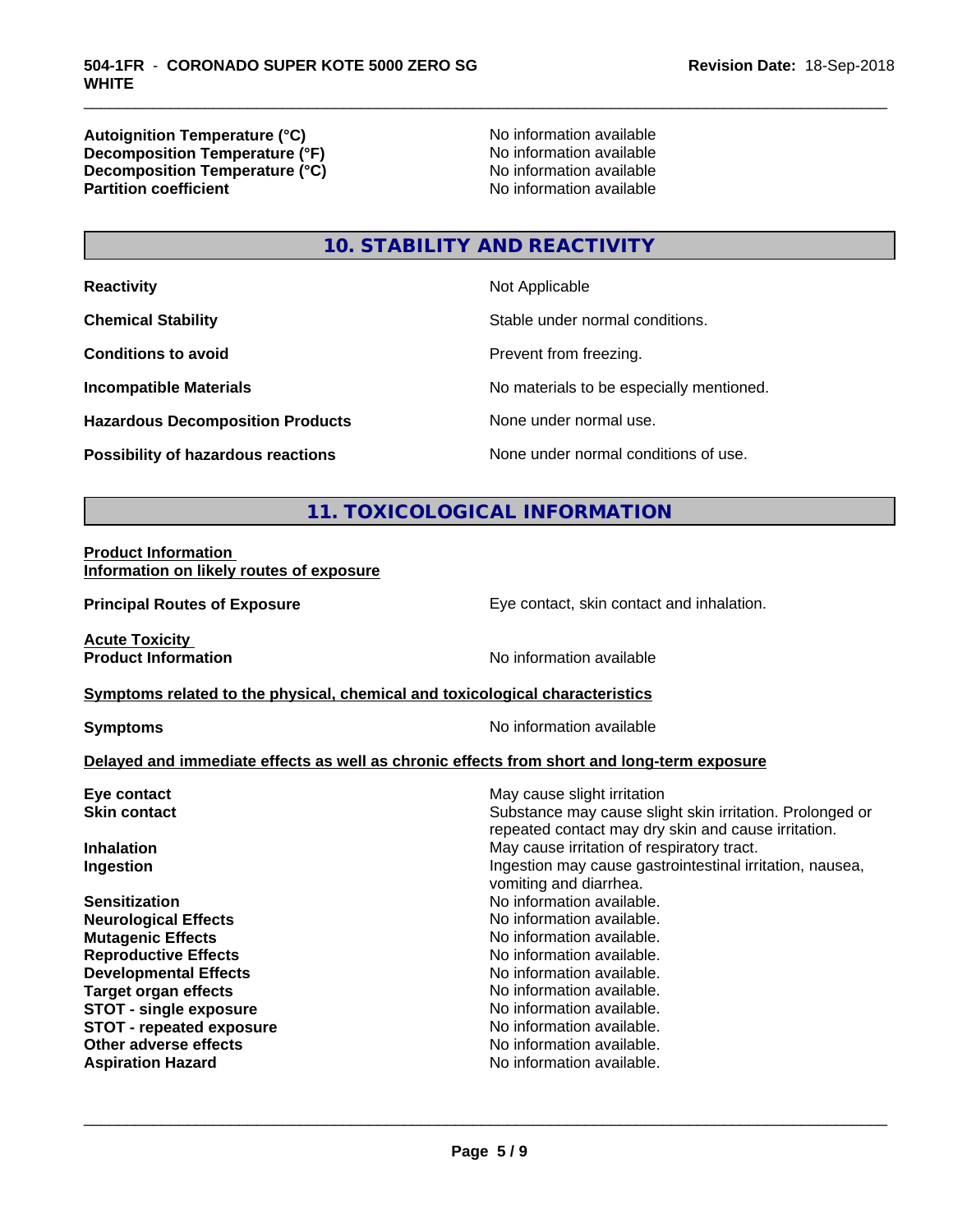#### **Numerical measures of toxicity**

#### **The following values are calculated based on chapter 3.1 of the GHS document**

| <b>ATEmix (oral)</b> |  |
|----------------------|--|
|                      |  |

**(oral)** 65787 mg/kg

\_\_\_\_\_\_\_\_\_\_\_\_\_\_\_\_\_\_\_\_\_\_\_\_\_\_\_\_\_\_\_\_\_\_\_\_\_\_\_\_\_\_\_\_\_\_\_\_\_\_\_\_\_\_\_\_\_\_\_\_\_\_\_\_\_\_\_\_\_\_\_\_\_\_\_\_\_\_\_\_\_\_\_\_\_\_\_\_\_\_\_\_\_

#### **Component Information**

Titanium dioxide LD50 Oral: > 10000 mg/kg (Rat)

#### **Chronic Toxicity**

#### **Carcinogenicity**

*The information below indicateswhether each agency has listed any ingredient as a carcinogen:.*

| <b>Chemical name</b> | <b>IARC</b>                        | <b>NTP</b> |
|----------------------|------------------------------------|------------|
|                      | 2B<br>Possible Human<br>Carcinogen |            |
| 'Titanium<br>dioxide |                                    |            |

• Although IARC has classified titanium dioxide as possibly carcinogenic to humans (2B), their summary concludes: "No significant exposure to titanium dioxide is thought to occur during the use of products in which titanium dioxide is bound to other materials, such as paint."

#### **Legend**

IARC - International Agency for Research on Cancer NTP - National Toxicity Program OSHA - Occupational Safety & Health Administration

**12. ECOLOGICAL INFORMATION**

#### **Ecotoxicity Effects**

The environmental impact of this product has not been fully investigated.

#### **Product Information**

#### **Acute Toxicity to Fish**

No information available

#### **Acute Toxicity to Aquatic Invertebrates**

No information available

#### **Acute Toxicity to Aquatic Plants**

No information available

#### **Persistence / Degradability**

No information available.

#### **Bioaccumulation**

No information available.

#### **Mobility in Environmental Media**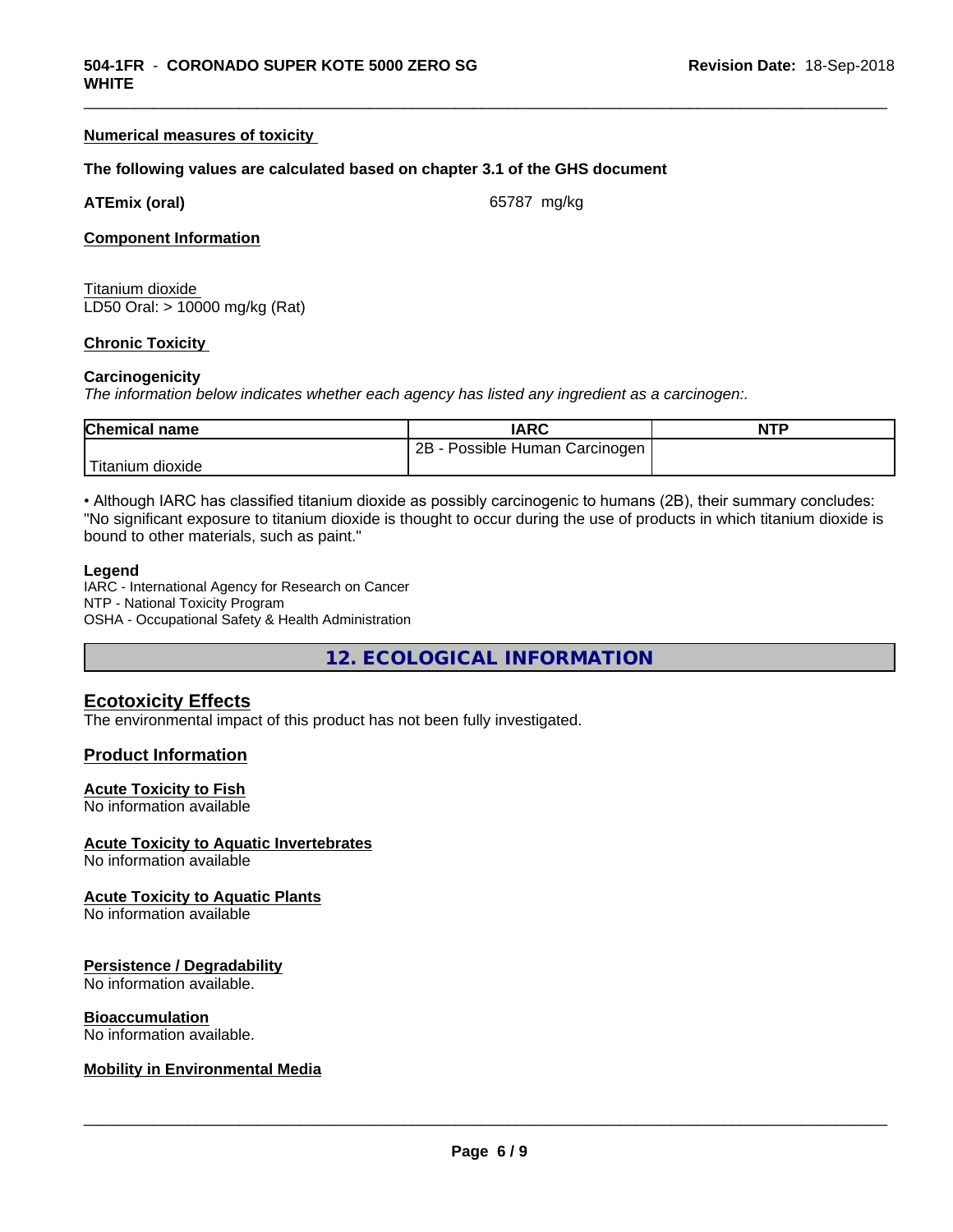No information available.

#### **Ozone**

No information available

#### **Component Information**

#### **Acute Toxicity to Fish**

Titanium dioxide  $LCS0:$  > 1000 mg/L (Fathead Minnow - 96 hr.)

#### **Acute Toxicity to Aquatic Invertebrates**

No information available

#### **Acute Toxicity to Aquatic Plants**

No information available

**13. DISPOSAL CONSIDERATIONS**

\_\_\_\_\_\_\_\_\_\_\_\_\_\_\_\_\_\_\_\_\_\_\_\_\_\_\_\_\_\_\_\_\_\_\_\_\_\_\_\_\_\_\_\_\_\_\_\_\_\_\_\_\_\_\_\_\_\_\_\_\_\_\_\_\_\_\_\_\_\_\_\_\_\_\_\_\_\_\_\_\_\_\_\_\_\_\_\_\_\_\_\_\_

**Waste Disposal Method** Dispose of in accordance with federal, state, provincial, and local regulations. Local requirements may vary, consult your sanitation department or state-designated environmental protection agency for more disposal options.

#### **14. TRANSPORT INFORMATION**

| TDG                | Not regulated |
|--------------------|---------------|
| <b>ICAO / IATA</b> | Not regulated |
| <b>IMDG / IMO</b>  | Not regulated |

### **15. REGULATORY INFORMATION**

#### **International Inventories**

| <b>TSCA: United States</b> | Yes - All components are listed or exempt. |
|----------------------------|--------------------------------------------|
| <b>DSL: Canada</b>         | Yes - All components are listed or exempt. |

### **National Pollutant Release Inventory (NPRI)**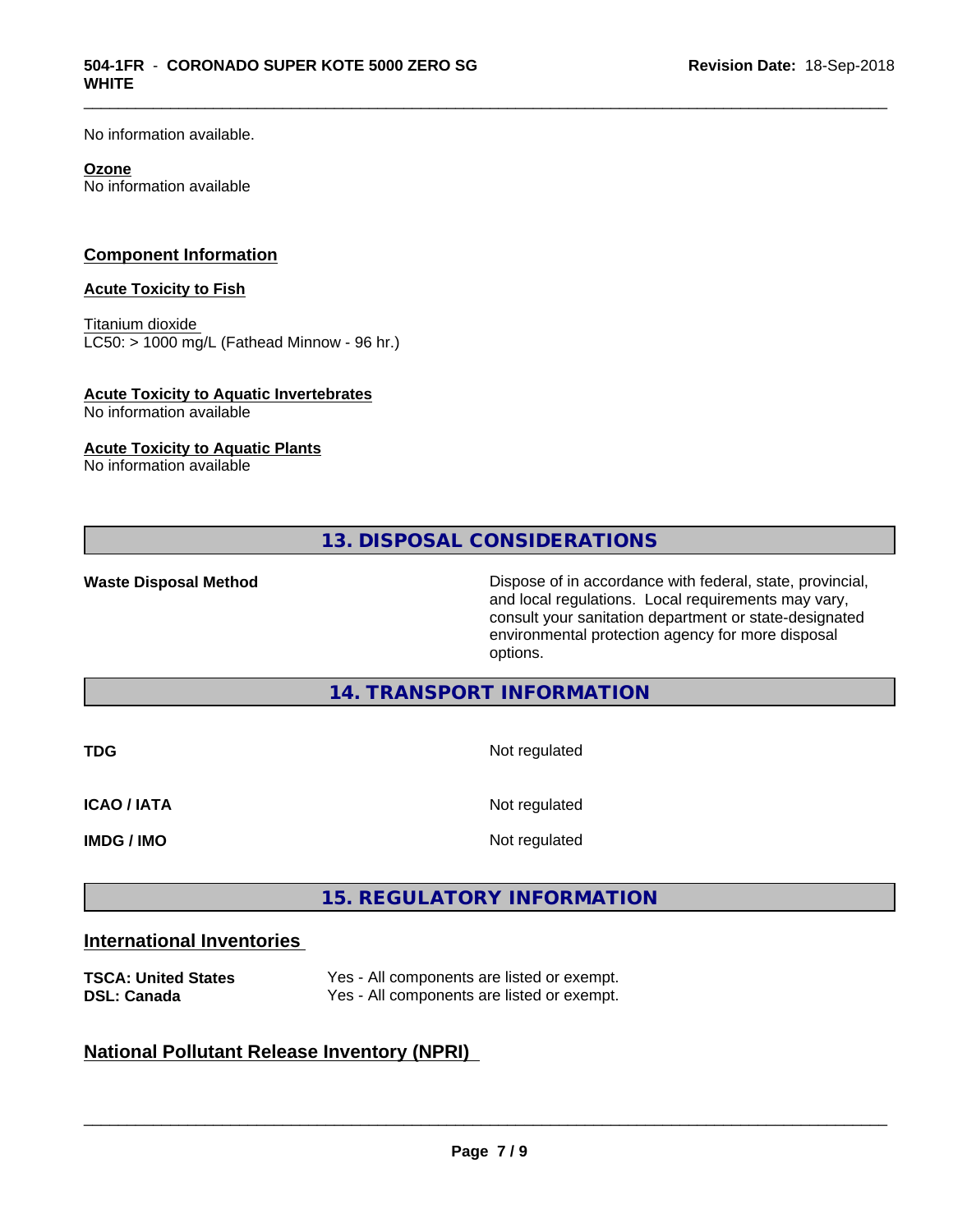#### **NPRI Parts 1- 4**

This product contains the following Parts 1-4 NPRI chemicals:

*None*

#### **NPRI Part 5**

This product contains the following NPRI Part 5 Chemicals:

*None*

#### **WHMIS Regulatory Status**

This product has been classified in accordance with the hazard criteria of the Hazardous Products Regulations (HPR) and the SDS contains all the information required by the HPR.

\_\_\_\_\_\_\_\_\_\_\_\_\_\_\_\_\_\_\_\_\_\_\_\_\_\_\_\_\_\_\_\_\_\_\_\_\_\_\_\_\_\_\_\_\_\_\_\_\_\_\_\_\_\_\_\_\_\_\_\_\_\_\_\_\_\_\_\_\_\_\_\_\_\_\_\_\_\_\_\_\_\_\_\_\_\_\_\_\_\_\_\_\_

|                                          |           | <b>16. OTHER INFORMATION</b> |                             |  |
|------------------------------------------|-----------|------------------------------|-----------------------------|--|
| HMIS -                                   | Health: 1 | <b>Flammability: 0</b>       | <b>Reactivity: 0 PPE: -</b> |  |
| <b>HMIS Legend</b><br>0 - Minimal Hazard |           |                              |                             |  |

- 
- 1 Slight Hazard
- 2 Moderate Hazard
- 3 Serious Hazard
- 4 Severe Hazard
- \* Chronic Hazard

X - Consult your supervisor or S.O.P. for "Special" handling instructions.

*Note: The PPE rating has intentionally been left blank. Choose appropriate PPE that will protect employees from the hazards the material will present under the actual normal conditions of use.*

*Caution: HMISÒ ratings are based on a 0-4 rating scale, with 0 representing minimal hazards or risks, and 4 representing significant hazards or risks. Although HMISÒ ratings are not required on MSDSs under 29 CFR 1910.1200, the preparer, has chosen to provide them. HMISÒ ratings are to be used only in conjunction with a fully implemented HMISÒ program by workers who have received appropriate HMISÒ training. HMISÒ is a registered trade and service mark of the NPCA. HMISÒ materials may be purchased exclusively from J. J. Keller (800) 327-6868.*

 **WARNING!** If you scrape, sand, or remove old paint, you may release lead dust. LEAD IS TOXIC. EXPOSURE TO LEAD DUST CAN CAUSE SERIOUS ILLNESS, SUCH AS BRAIN DAMAGE, ESPECIALLY IN CHILDREN. PREGNANT WOMEN SHOULD ALSO AVOID EXPOSURE.Wear a NIOSH approved respirator to control lead exposure. Clean up carefully with a HEPA vacuum and a wet mop. Before you start, find out how to protect yourself and your family by logging onto Health Canada @

http://www.hc-sc.gc.ca/ewh-semt/contaminants/lead-plomb/asked\_questions-questions\_posees-eng.php.

| <b>Prepared By</b>                                  | <b>Product Stewardship Department</b><br>Benjamin Moore & Co.<br>101 Paragon Drive<br>Montvale, NJ 07645<br>800-225-5554 |  |
|-----------------------------------------------------|--------------------------------------------------------------------------------------------------------------------------|--|
| <b>Revision Date:</b><br><b>Reason for revision</b> | 18-Sep-2018<br>Not available                                                                                             |  |